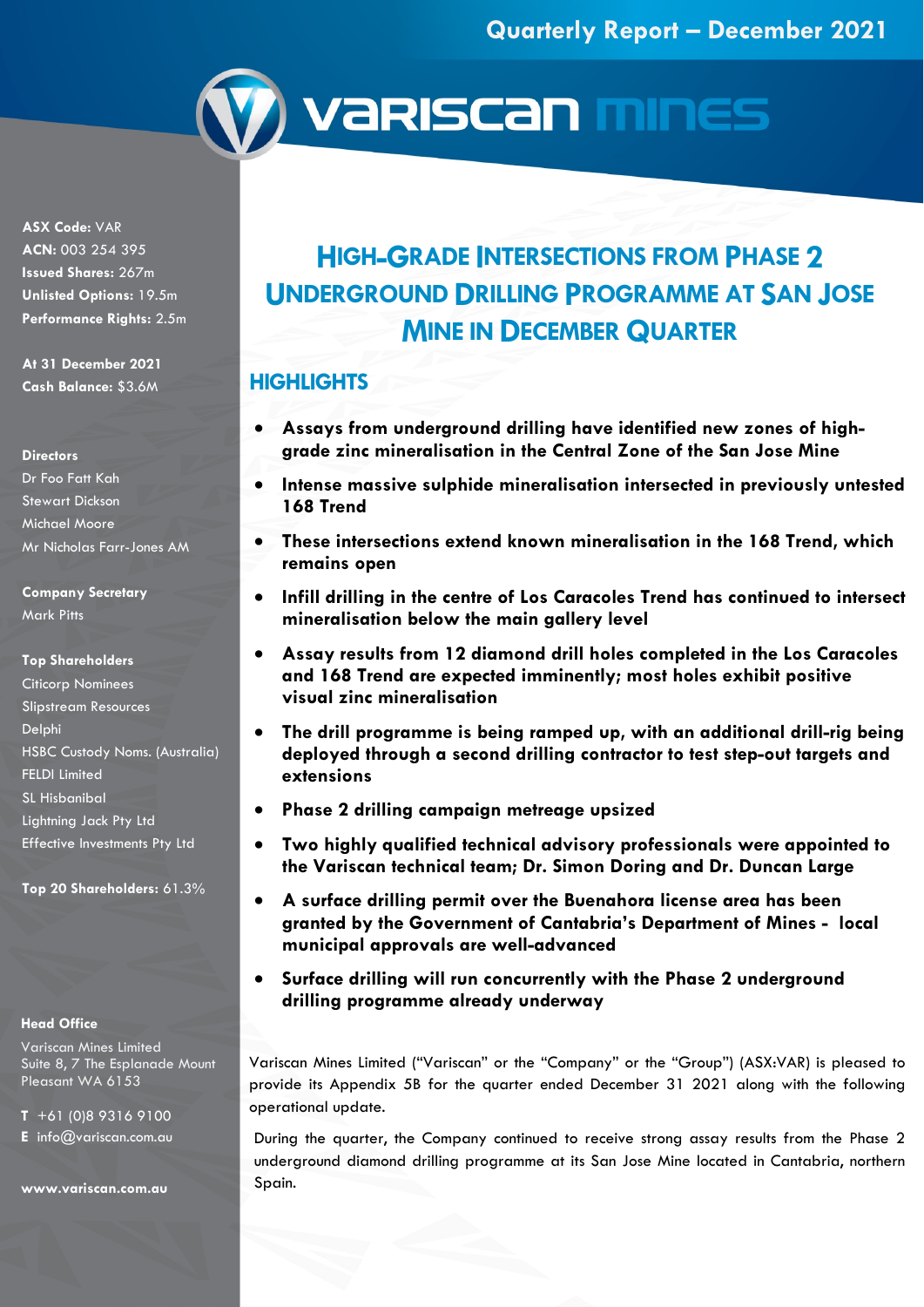### **OPERATIONS**

### **SPAIN–NOVALES-UDIAS ZINC PROJECT**

### **Strategy**

Variscan has a clear strategy to execute the 2-fold opportunity that the Novales-Udias project presents:

- 1. Quantify near term zinc production opportunities at the San Jose–Novales Mine
- 2. Define a regionally significant mineral resource similar in size and grade to the former producing and proximal Reocín Mine



#### **Figure 1. Novales-Udias Project proximal to Reocín Mine**

### **New zones of high-grade zinc intersected at San Jose Mine**

In December, Variscan announced that assays from underground drilling had identified new zones of high-grade zinc mineralisation in the Central Zone of the San Jose Mine.

The highlights of these discoveries include:

### **168 Trend**

- High-grade zinc mineralisation in the previously untested 168 Trend:
	- o DDH NOVDDT003: 8.0m @ 20.17% Zn
		- Including 5.0m @ 24.92% Zn
	- o DDH NOVDD085: 9.0m @ 8.73% Zn
	- $O$  DDH NOVDDT005:  $3.0\text{m}$   $\overline{Q}$  19.20% Zn
	- o DDH NOVDDT001: 2.8m @ 17.86% Zn
	- o DDH NOVDD086: 4.0m @ 8.93% Zn
	- o DDH NOVDDT002: 2.0m @ 15.42% Zn
- 168 Trend remains open with significant potential for further extensions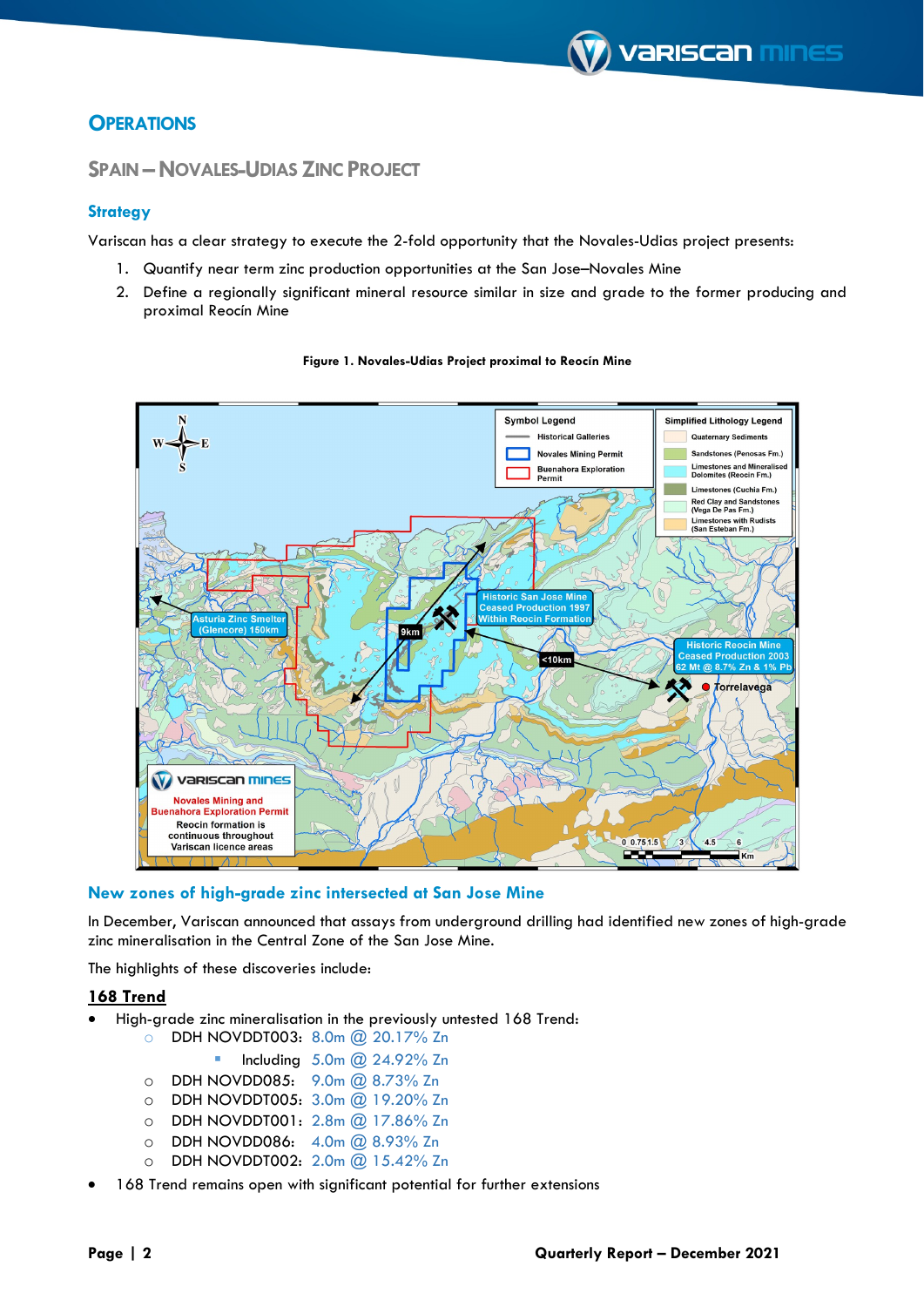

### **Los Caracoles Trend**

- Assays from the Los Caracoles Trend have continued to extend high-grade mineralisation in a southerly direction below the main gallery level:
	- o DDH NOVDD077: 8.0m @ 5.16% Zn
	- o DDH NOVDD079: 6.0m @ 5.02% Zn
	- o DDH NOVDD077B: 6.0m @ 5.41% Zn
	- o DDH NOVDD078B: 5.0m @ 6.00% Zn
- Potential for +400m extension of this trend based on assay results and visual estimates of drilling conducted so far.

Importantly, these intersections extend known mineralisation in the 168 Trend, which remains open.

Infill drilling in the centre of Los Caracoles Trend has continued to intersect mineralisation below the main gallery level. Assay results from the next batch of 12 diamond drill holes completed in the Los Caracoles and 168 Trends are pending.

Following these strong results, the drilling programme is being ramped up, with an additional drill-rig deployed through another drilling contractor to test step-out targets and extensions as well as the Phase 2 drilling campaign metreage being upsized.

While the current drill programme still has a way to run, it has already revealed:

- the presence of laterally extensive mineralised lenses above and below the main gallery level
- mineralised lenses assessed to be more contiguous and wider in some areas
- significant areas of the Central Zone are assessed to be under-exploited with potential for further discoveries
- Extension of drilling on Los Caracoles Trend has successfully intersected mineralised lenses below the main gallery level increasing the strike length in this area by a further 200m
- Continuing validation of the conceptual model of the San Jose Mine as a multi-layered deposit, consisting of multiple vertically stacked, sub-horizontal high-grade mineralised lenses of variable thickness, separated by intervals of dolostone. This is consistent with the generally stratabound character of sulphide orebodies in MVT Pb-Zn districts[1](#page-2-0)

For further details, see the ASX announcement dated 20 December 2021.

### **Next Steps**

Variscan's immediate focus is progressing with underground drilling now underway at the San Jose Mine and returning results from the latter campaign as soon as possible.

Additionally, the Company will be advancing a number of follow-up activities and deliverables including:

- A geophysical survey has been completed of surface drill targets over the Buenahora license area with results expected shortly
- Local municipal approvals for the surface drilling application covering the Buenahora license area
- A surface drilling campaign to test step out extensions in the vicinity of the San Jose Mine
- Delivering the licence renewal application pending over the Guarajaz Project

### **Project Summary**

The Novales-Udias Project is located in the Basque-Cantabrian Basin, some 30km southwest from the regional capital, Santander. The project is centred around the former producing San Jose underground mine with a large

<span id="page-2-0"></span><sup>1</sup> Rong Ma (2018) 'Study on geological features and exploration methods of MVT Pb-Zn deposits' IOP Conf. Ser: Earth Environ. Sci. 108 032010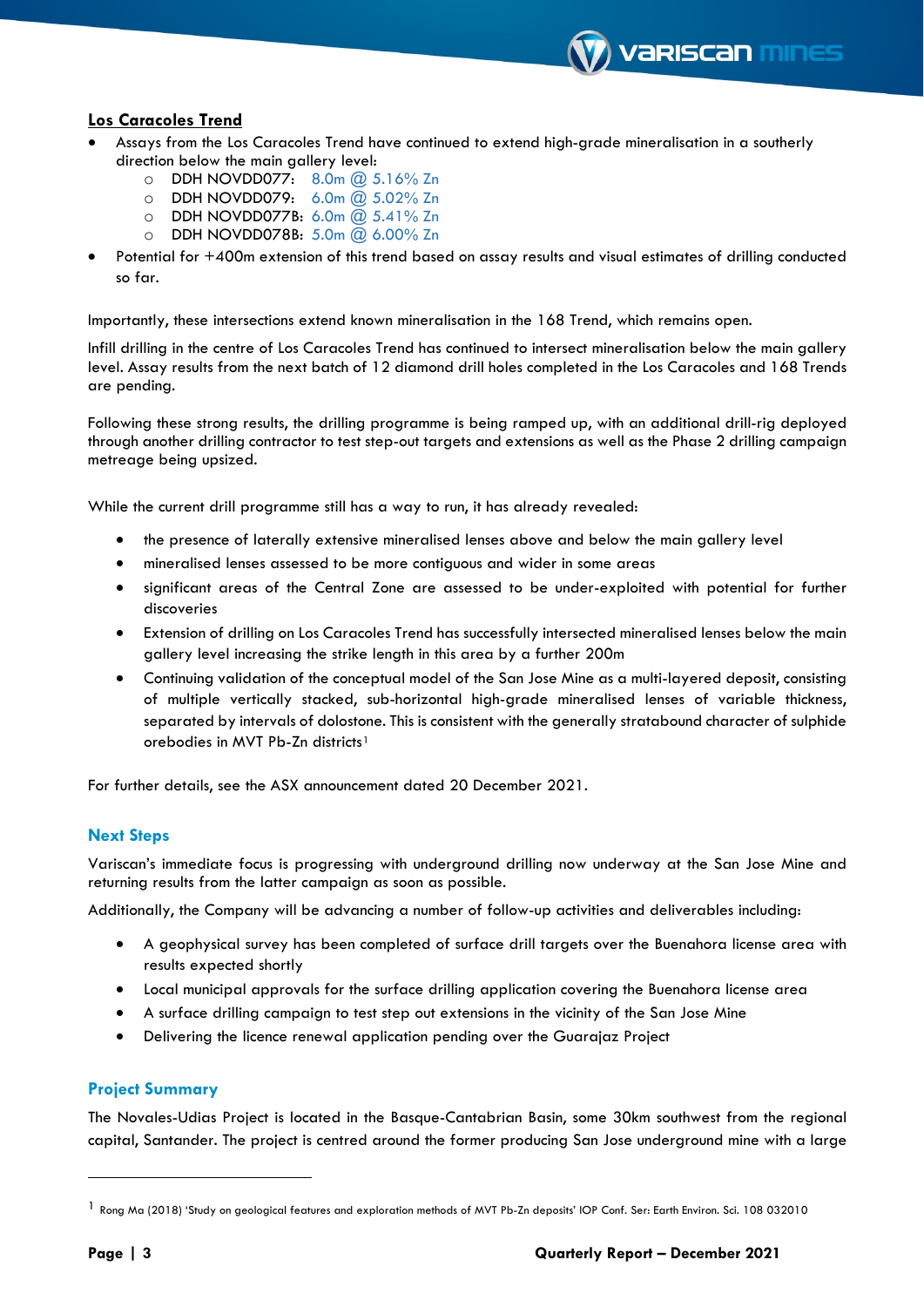surrounding area of exploration opportunities for a number of satellite deposits based on underground and surface workings, our substantial database of some 88,000m of historic drilling and multiple areas of zinc anomalism identified from recent and historic geochemical surveys. Variscan has defined the NE-SW Novales Trend over 9km with a parallel mineralised trend over at least 3km of strike.

**Variscan mines** 

### **Novales-Udias Project Highlights**

- Near term zinc production opportunity (subject to positive exploratory work)
- Large tenement holding of 68.3 km<sup>2</sup> (including several granted mining tenements)
- Regional exploration potential for another discovery analogous to Reocin (total past production and remaining resource 6[2](#page-3-0)Mt  $(2)$  8.7% Zn and 1.0% Pb<sup>2, 3</sup>)
- Novales Mine is within trucking distance ( $\sim$  80km) of the Asturias zinc smelter
- Classic MVT carbonate hosted Zn-Pb deposits
- Historic production of high-grade zinc; average grade reported as  $\sim$ 7% Zn<sup>[4](#page-3-2)</sup>
- Simple mineralogy of sphalerite galena calamine
- Ore is strata-bound, epigenetic, lenticular and sub-horizontal
- Reported historic production of super high grade 'bolsas' (ore bags) commonly 10-20% Zn and in some instances +30% Zn[5](#page-3-3)
- Assay results of recent targeted grab samples taken from within the underground Novales Mine recorded 31.83% Zn and 62.3% Pb[6](#page-3-4)
- Access and infrastructure all in place
- Local community and government support due to historic mining activity

### **SPAIN –GUARAJAZ ZINC-RICH POLYMETALLIC PROJECT**

- Grab samples collected during follow-up geological field work in the previous quarter at Variscan's zincrich polymetallic Guarajaz Project in central Spain
- Assays from these grab samples returned high-grade zinc, lead and silver results
- Significant assay results with these samples included:
	- o 11.5% Zn, 4.6% Pb, 248ppm Ag
	- o 7.8% Zn, 3.7% Pb, 0.9% Cu, 278ppm Ag
	- o 7.5% Zn, 4.6% Pb, 115ppm Ag
	- o 3.6% Zn, 4.1% Pb, 218ppm Ag
	- o 3.0% Zn, 2.5% Pb, 81ppm Ag 2021
- Variscan has submitted an application for a 3-year extension of its exploration license at the Guarajaz Project. See the ASX announcement 27 September 2021.

<span id="page-3-0"></span><sup>2</sup> Velasco, F., Herrero, J.M., Yusta, I., Alonso, J.A., Seebold, I. and Leach, D., 2003 - Geology and Geochemistry of the Reocin Zinc-Lead Deposit, Basque-Cantabrian Basin, Northern Spain: in Econ. Geol. v.98, pp. 1371-1396.

<span id="page-3-1"></span><sup>3</sup> Cautionary Statement: references in this announcement to the publicly quoted resource tonnes and grade of the Project are historical and foreign in nature and not reported in accordance with the JORC Code 2012, or the categories of mineralisation as defined in the JORC Code 2012. A competent person has not completed sufficient work to classify the resource estimate as mineral resources or ore reserves in accordance with the JORC Code 2012. It is uncertain that following evaluation and/or further exploration work that the foreign/historic resource estimates of mineralisation will be able to be reported as mineral resources or ore reserves in accordance with the JORC Code 2012.

<span id="page-3-2"></span><sup>4</sup> Anecdotal evidence from original Novales miners interviewed during the WAI Due Diligence supported with historical production data from the School of Mines in Torrelavega historical archives.

<span id="page-3-3"></span><sup>5</sup> Anecdotal evidence from original Novales miners interviewed during the WAI Due Diligence supported with historical production data from the School of Mines in Torrelavega historical archives.

<span id="page-3-4"></span><sup>6</sup> Refer to ASX Announcement of 19 December 2019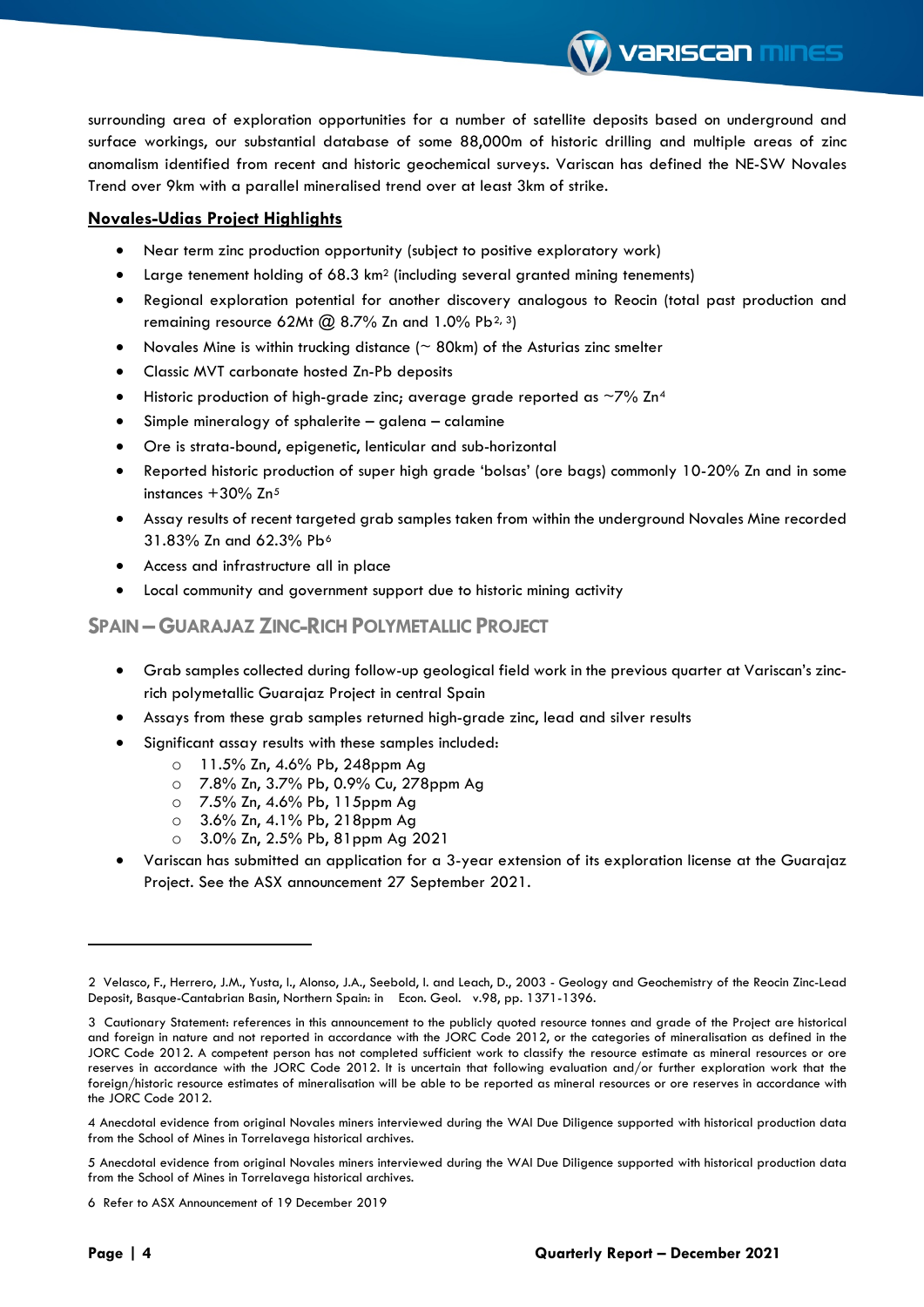### **CHILE –ROSARIO COPPER PROJECT**

The Rosario Project is located approximately 120 kilometres by road east of the port city of Chanaral in the Atacama Region of northern Chile. Chile is a proven mining jurisdiction and is the largest producer of copper globally. The Rosario project lies about 20 kilometres north of the El Salvador mine (owned by Codelco). It is one of the country's larger copper operations, within a region of dense mining activity (all scales) and good copper endowment.

The Rosario project comprises three granted exploitation concessions, Rosario 6, Rosario 7 and Salvadora, one granted mineral exploration licence (Abandonara) and an exploration concession under application (Rosario 101). These concessions cover two outcropping copper trends (Zones A and B) over a combined strike length of approximately 6 kilometres.

As a result of the impact of the continuing worldwide COVID-19 epidemic, no significant activities were conducted on the Rosario Copper project during the Quarter.

### **AUSTRALIA**

The Company continues to hold minority interests in a number of areas of eastern and central Australia. No specific activities were undertaken by the Company in these areas during the quarter.

### **FINANCIAL&CORPORATE**

### **CASH**

Cash at bank at the end of the quarter was \$3.58 million.

### **SUMMARY OF EXPENDITURE ON EXPLORATION ACTIVITIES**

For the quarter, the Group spent \$353,000 on exploration activities, substantively all of which related to the Group's Spanish zinc projects. These exploration activities related to:

- Underground drilling programme;
- Structural geological mapping;
- Technical consulting fees;
- Geological mapping;
- Tenement administration, reporting and management; and
- Directly-attributable corporate overheads and administration costs.

In accordance with ASX Listing Rule 5.3.2, the Company advises that no Mining Development or Production activities were conducted during the quarter.

#### SHARE CAPITAL

The total number of shares on issue at the end of the quarter was 266,732,024.

#### **Deferred settlement shares**

In accordance with the acquisition of the Spanish Zinc projects, the Company must issue additional shares upon the satisfaction of certain exploration milestones. These milestones are for the definition, in accordance with JORC 2012, of an Inferred Mineral Resource (or greater) of:

- Milestone 1: 4 million tonnes at 7% Zn
- Milestone 2: 8 million tonnes at 7% Zn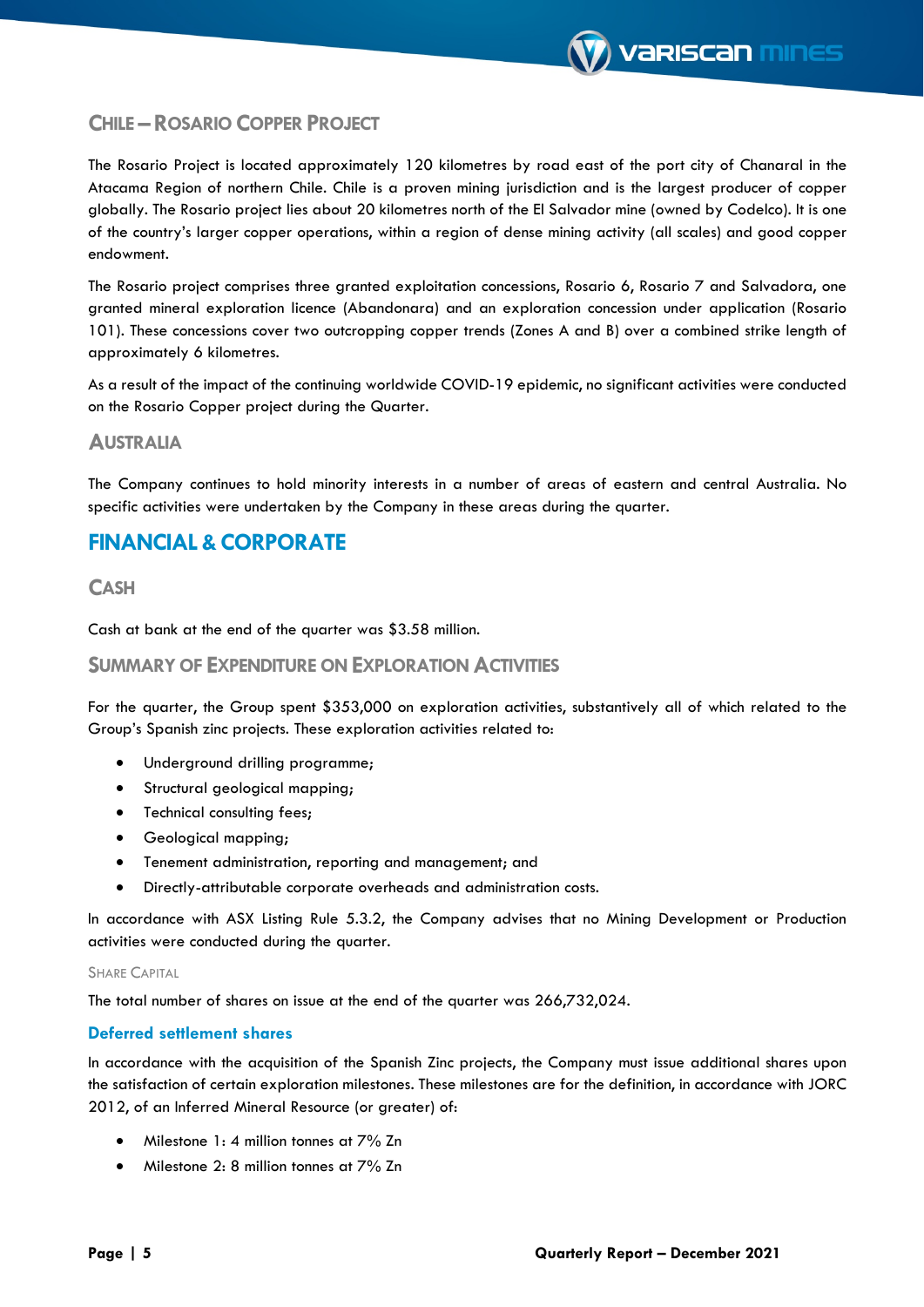Upon satisfaction of each of these milestones, the Company must issue 27,500,000 ordinary shares to the vendors of Slipstream Spain Pty Ltd and Slipstream Spain 2 Pty Ltd, and 2,426,471 shares to Hispanibal S.L. as the vendor of the "Hispanibal Option", for a total of 59,852,941 Ordinary Shares if both milestones are met.

**Variscan mines** 

There is currently no obligation to issue the milestone shares.

### **COVID-19**

Variscan continues to adopt a proactive and pragmatic approach to the COVID-19 pandemic and will continue to operate in full compliance with the regulations to safe-guard the health of our staff and contractors as well as the local communities. The Company's planned exploration work is continuing as previously advised.

### **OTHER**

During the current Quarter the Company made payments to related parties of \$44,000, represented by remuneration paid to Directors.

**Variscan Mines Managing Director & CEO Stewart Dickson said:** "We have made excellent progress at the San Jose Mine during the December quarter, with strong results giving us the confidence to expand our drilling programme. We look forward to receiving further assay results from drilling at the 168 and Los Caracoles trends and updating the market on our significant drilling campaign. Variscan remains ideally-placed to take advantage of the favourable market dynamics and future outlook for zinc, which was recently classified as a critical metal by the US Government."

#### **ENDS**

**Variscan Mines Limited**  Stewart Dickson Managing Director & CEO [info@variscan.com.au](mailto:info@variscan.com.au)

*This announcement has been authorised by Mr Stewart Dickson, Managing Director and CEO of Variscan Mines Limited*

### **BACKGROUND**

Variscan Mines Limited (ASX:VAR) is a growth oriented, natural resources company focused on the acquisition, exploration and development of high quality strategic mineral projects. The Company has compiled a portfolio of high-impact base-metal interests in Spain, Chile, and Australia.

The Company's name is derived from the Variscan orogeny, which was a geologic mountain building event caused by Late Paleozoic continental collision between Euramerica (Laurussia) and Gondwana to form the supercontinent of Pangea.

### **COMPETENT PERSONS STATEMENT**

Where Company refers to exploration results and historical data previously advised to the ASX it confirms that it is not aware of any new information or data that materially affects the information included in previous announcements and all material assumptions and technical parameters disclosed in those announcements continue to apply and have not materially changed.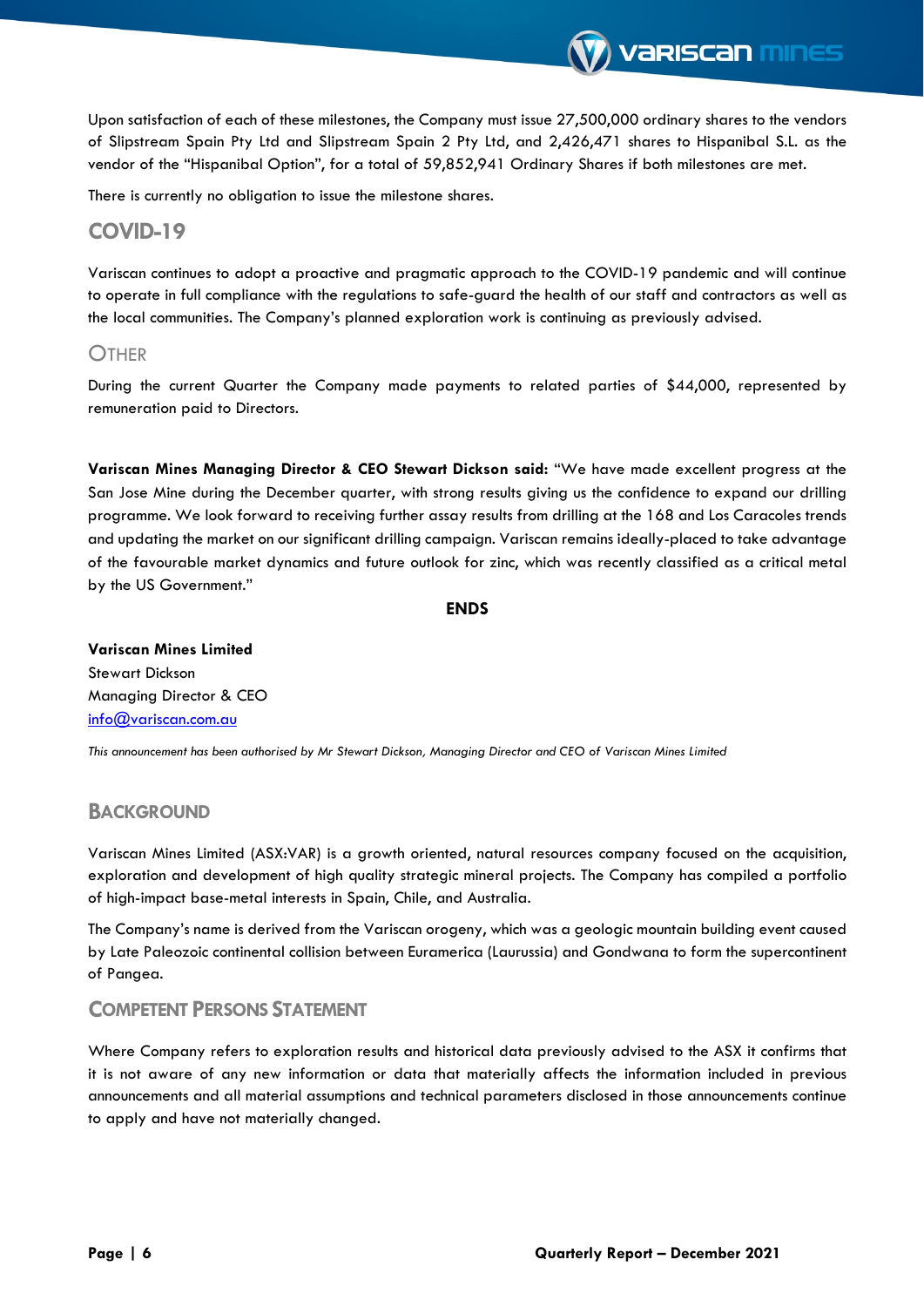

### **LISTING OF TENEMENTS HELD AT 31DECEMBER 2021**

| <b>Tenement</b>                    | <b>Tenement No.</b> | Interest | <b>Joint Venture Details</b> |
|------------------------------------|---------------------|----------|------------------------------|
| $SPAIN - Note 5$                   |                     |          |                              |
| Cantabria                          |                     |          |                              |
| <b>Buenahora Fraction 1</b>        | IP 16.662-01        | 100%     |                              |
| <b>Buenahora Fraction 2</b>        | IP 16.662-02        | 100%     |                              |
| San José                           | <b>EC 94</b>        | 100%     |                              |
| La Torra                           | EC 512              | 100%     |                              |
| <b>Tres Amigos</b>                 | EC 1565             | 100%     |                              |
| Torpeza                            | EC 2557             | 100%     |                              |
| Andrea                             | EC5220              | 100%     |                              |
| Andrea-demasía a                   | EC5374              | 100%     |                              |
| Es                                 | EC8049              | 100%     |                              |
| Dudosa                             | EC8165              | 100%     |                              |
| Cargadoiro                         | EC11589             | 100%     |                              |
| Tres amigos-demasía a              | EC11594             | 100%     |                              |
| Flor del pueblo                    | EC12942             | 100%     |                              |
| Torpeza-demasía a                  | EC12952             | 100%     |                              |
| Torpeza-3 <sup>ª</sup> demasía a   | EC13079             | 100%     |                              |
| Torpeza-2 <sup>a</sup> demasía a   | EC13080             | 100%     |                              |
| Flor del pueblo-demasía a          | EC13154             | 100%     |                              |
| Dudosa-demasía a                   | EC13170             | 100%     |                              |
| Andrea-3 <sup>a</sup> demasía a    | EC13175             | 100%     |                              |
| Andrea-2 <sup>a</sup> demasía a    | EC13176             | 100%     |                              |
| Cargadoiro-demasía a               | EC13260             | 100%     |                              |
| Ampliación a Matilde               | EC13641             | 100%     |                              |
| Aumentada                          | EC14238             | 100%     |                              |
| Campitos                           | EC14554             | 100%     |                              |
| Campitos-demasía a                 | EC14640             | 100%     |                              |
| Carmenchu                          | EC14945             | 100%     |                              |
| Amelita                            | EC14949             | 100%     |                              |
| Eloísa                             | EC14947             | 100%     |                              |
| Ampliación a Matilde-demasía a     | EC14948             | 100%     |                              |
| Cargadoiro 2                       | EC14954             | 100%     |                              |
| Amelita-demasía a                  | EC14979             | 100%     |                              |
| Carmenchu-demasía a                | EC14980             | 100%     |                              |
| Eloísa-demasía a                   | EC14981             | 100%     |                              |
| Carmenchu-2 <sup>a</sup> demasía a | EC14982             | 100%     |                              |
| 6° Aumento a porvenir              | EC15672             | 100%     |                              |
| Ampliación a Matilde-demasía a     | EC13641-10          | 100%     |                              |
| Campitos-segunda demasía a         | EC14554-20          | 100%     |                              |
| Cargadoiro 2- demasía a            | EC14954-10          | 100%     |                              |
| Carmenchu-tercera demasía a        | EC14980-30          | 100%     |                              |
| 6º Aumento a porvenir-demasía a    | EC15672-10          | 100%     |                              |
| Torpeza-tercera demasía a          | EC2557-30           | 100%     |                              |
|                                    |                     |          |                              |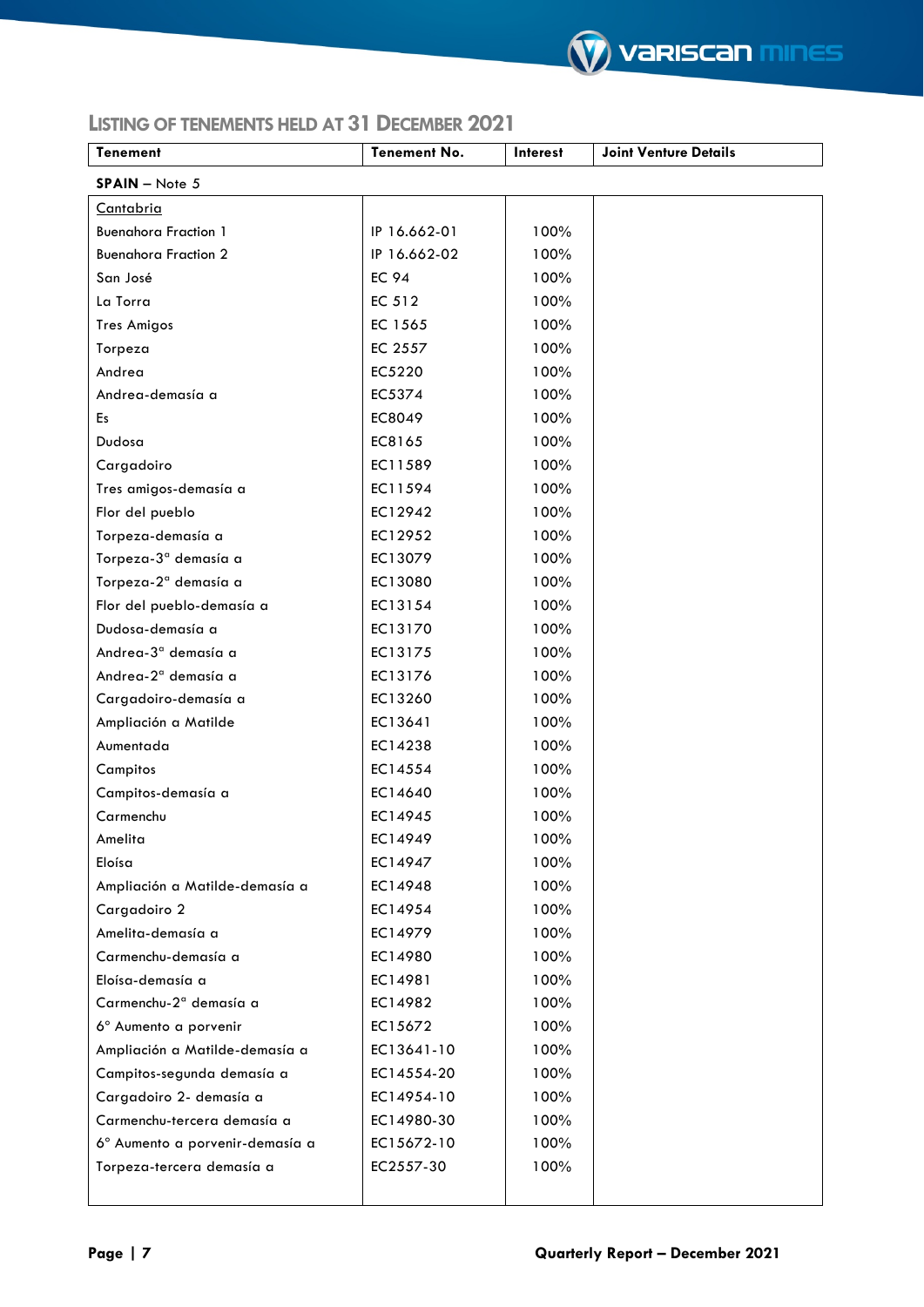

| <b>Tenement</b>        | <b>Tenement No.</b> | <b>Interest</b> | <b>Joint Venture Details</b>                         |
|------------------------|---------------------|-----------------|------------------------------------------------------|
| Toledo                 |                     |                 |                                                      |
| Guajaraz               | IP 4.203            | 100%            |                                                      |
| <b>CHILE</b>           |                     |                 |                                                      |
| Rosario                |                     |                 |                                                      |
| Rosario 6 1-40         | 0310259624          | 10.4%           | Note 4                                               |
| Rosario 7 1-60         | 0310259632          | 10.4%           | Note 4                                               |
| Rosario 101            | 03102N2229          | 10.4%           | Note 4                                               |
| Salvadora              | 0310231355          | 10.4%           | Note 4                                               |
| Abandonara             | 0310248487          | 10.4%           | Note 4                                               |
|                        |                     |                 |                                                      |
| <b>NEW SOUTH WALES</b> |                     |                 |                                                      |
| Willyama               | EL 8075             | $0\%$           | Note 1                                               |
| Hillston               | EL 6363             | 39.2%           | Perilya can earn 80%, Eaglehawk<br>9.8%              |
| Native Dog             | EL 8236             | 0%              | Note 1                                               |
| Woodlawn South         | ELs 7257 and 7469   | $0\%$           | Royalty interest only                                |
| <b>SOUTH AUSTRALIA</b> |                     |                 |                                                      |
| <b>Junction Dam</b>    | EL 5682             | $0\%$           | 100%<br>Marmota<br>acquired<br>ownership. See Note 2 |
| Callabonna             | EL 5360             | 49%             | Red Metal 51%, can earn 70%                          |
|                        |                     |                 |                                                      |
| <b>FRANCE</b>          |                     |                 |                                                      |
| St Pierre              | <b>PER</b>          | 100%            |                                                      |
| Beaulieu               | <b>PER</b>          | 100%            |                                                      |

EL = Exploration Licence

PER = Permis Exclusif de Recherche (France)

- IP = Investigation Permit (Spain)
- EC = Exploration Concession (Spain)
- Note 1: Under an agreement with Silver City Minerals Limited, Broken Hill Operations and Eaglehawk Geological Consulting Pty Ltd Variscan has converted its interest in parts of these tenements to a NSR (Net Smelter Return).
- Note 2: Marmota has earned 100% of the uranium rights only in EL 5682. Variscan has a 0.5% net profits royalty on production from a uranium mine.
- Note 3: The remaining exploration licences owned by Variscan Mines SAS (excluding the Couflens PER) have been conditionally acquired by a new wholly owned subsidiary, Variscan Mines Europe Limited. Pursuant to the approval for the Subsidiary Sale, the Ministry of Economy and Finance has imposed, without prior consultation, the compulsory relinquishment of the remaining licences. The Company has approved the relinquishment request and has yet to receive a response. The timetable for the completion of the relinquishment process is unknown.
- Note 4: On 1 July 2019 the Company announced it had successfully renegotiated the terms of the existing Option Agreement to provide the Company with a participating interest of 10.4%. The Company can earn up to 90% of the project through payment of amounts totaling approximately US\$2.25 milllion.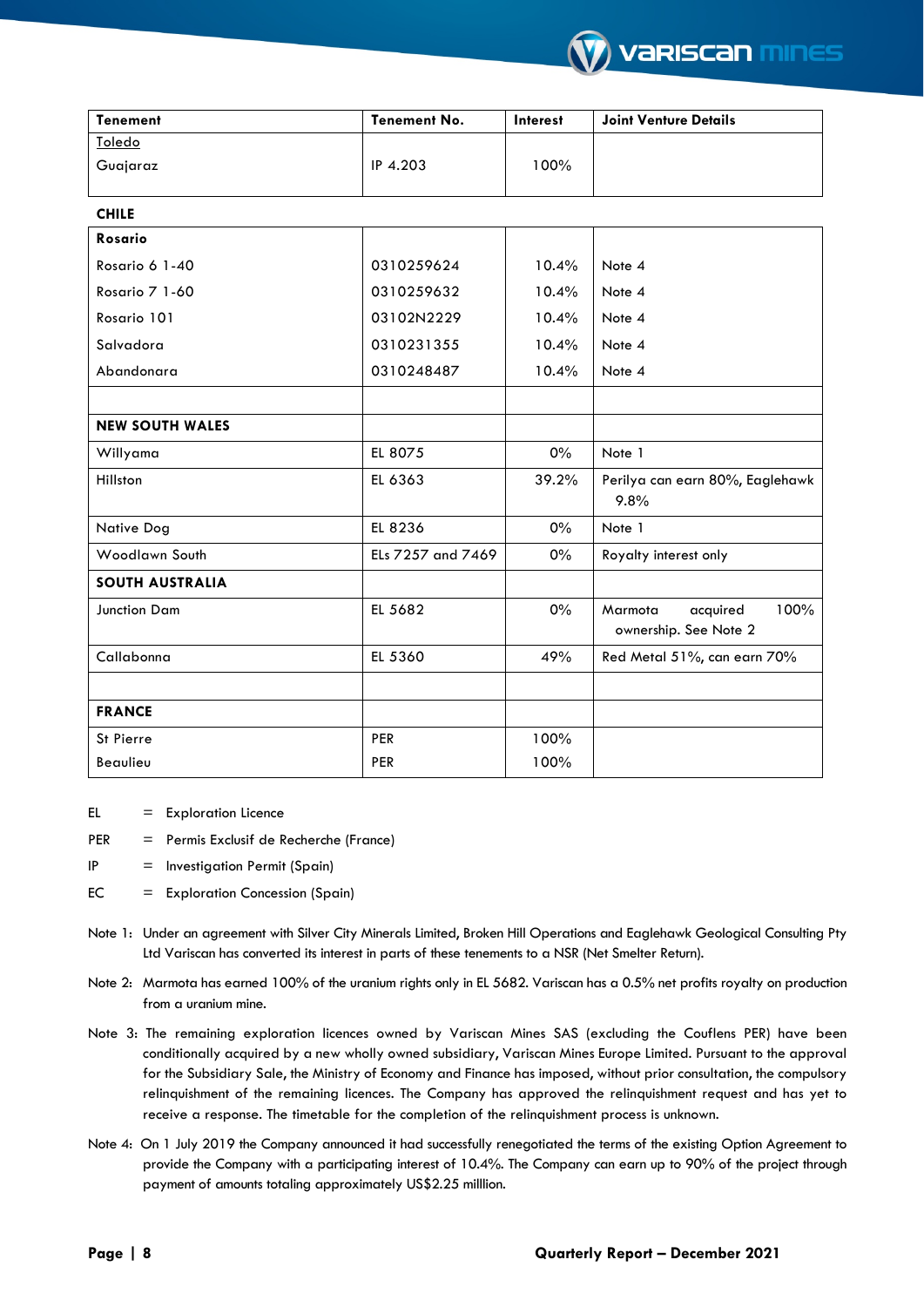# **Appendix 5B**

# **Mining exploration entity or oil and gas exploration entity quarterly cash flow report**

Name of entity Variscan Mines Limited ABN Cuarter ended ("current quarter")

16 003 254 395 31 December 2021

|     | <b>Consolidated statement of cash flows</b>       | <b>Current quarter</b><br>\$A'000 | Year to date (6<br>months)<br>\$A'000 |
|-----|---------------------------------------------------|-----------------------------------|---------------------------------------|
| 1.  | Cash flows from operating activities              |                                   |                                       |
| 1.1 | Receipts from customers                           |                                   |                                       |
| 1.2 | Payments for                                      |                                   |                                       |
|     | exploration & evaluation<br>(a)                   |                                   |                                       |
|     | development<br>(b)                                |                                   |                                       |
|     | production<br>(c)                                 |                                   |                                       |
|     | staff costs<br>(d)                                | (33)                              | (59)                                  |
|     | (e) administration and corporate costs            | (116)                             | (221)                                 |
| 1.3 | Dividends received (see note 3)                   |                                   |                                       |
| 1.4 | Interest received                                 |                                   |                                       |
| 1.5 | Interest and other costs of finance paid          |                                   |                                       |
| 1.6 | Income taxes paid                                 |                                   |                                       |
| 1.7 | Government grants and tax incentives              |                                   |                                       |
| 1.8 | Other (provide details if material)               |                                   |                                       |
| 1.9 | Net cash from / (used in) operating<br>activities | (149)                             | (280)                                 |

|     |     | Cash flows from investing activities |      |  |
|-----|-----|--------------------------------------|------|--|
| 2.1 |     | Payments to acquire or for:          |      |  |
|     | (a) | entities                             | -    |  |
|     | (b) | tenements                            | -    |  |
|     | (c) | property, plant and equipment        | -    |  |
|     | (d) | exploration & evaluation             | (342 |  |
|     | (e) | investments                          |      |  |
|     |     | other non-current assets             | -    |  |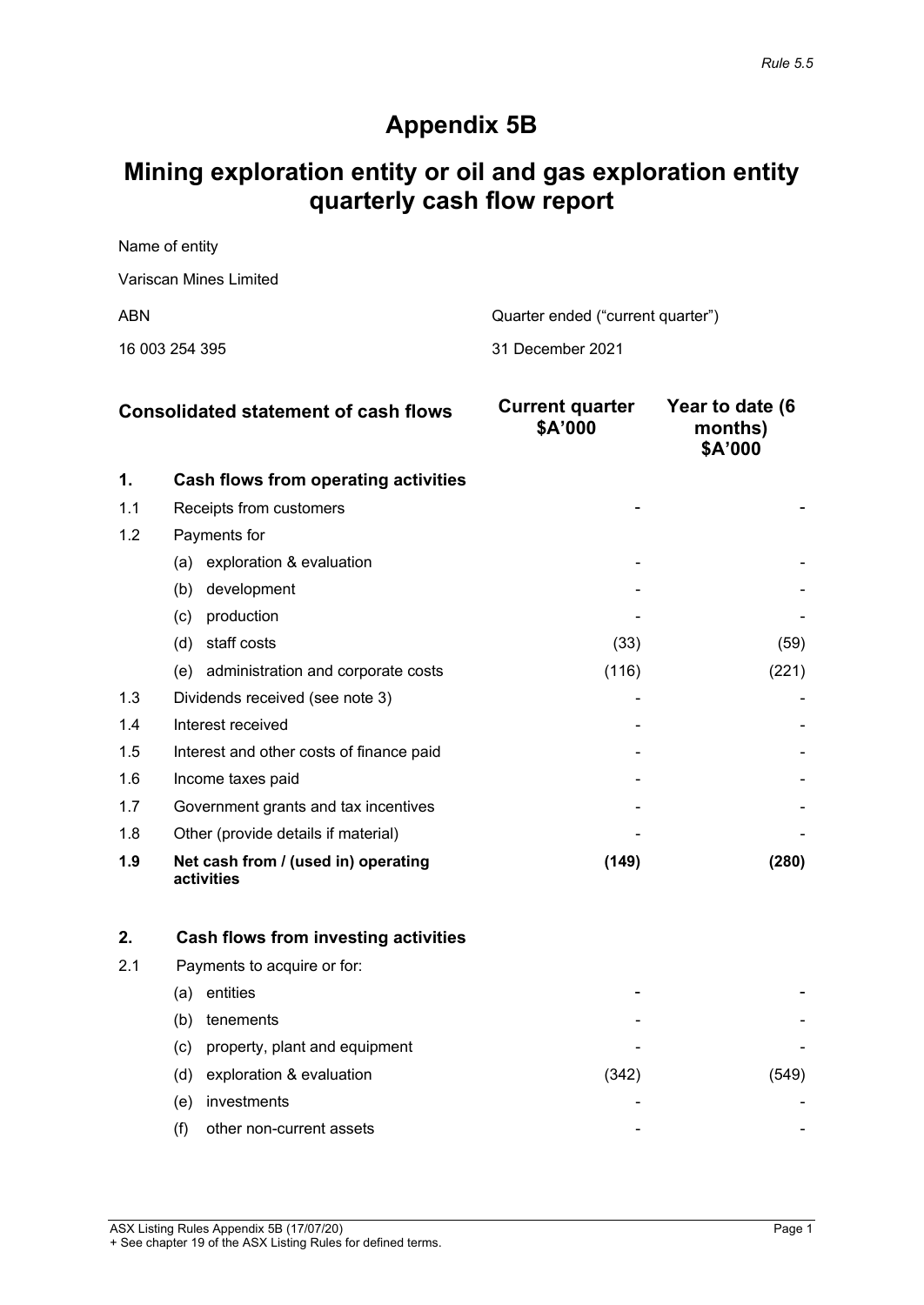|               | <b>Consolidated statement of cash flows</b>       | <b>Current quarter</b><br>\$A'000 | Year to date (6<br>months)<br>\$A'000 |
|---------------|---------------------------------------------------|-----------------------------------|---------------------------------------|
| $2.2^{\circ}$ | Proceeds from the disposal of:                    |                                   |                                       |
|               | entities<br>(a)                                   |                                   |                                       |
|               | tenements<br>(b)                                  |                                   |                                       |
|               | property, plant and equipment<br>(c)              |                                   |                                       |
|               | (d)<br>investments                                |                                   |                                       |
|               | other non-current assets<br>(e)                   |                                   |                                       |
| 2.3           | Cash flows from loans to other entities           |                                   |                                       |
| 2.4           | Dividends received (see note 3)                   |                                   |                                       |
| 2.5           | Other (provide details if material)               |                                   |                                       |
| 2.6           | Net cash from / (used in) investing<br>activities | (353)                             | (560)                                 |

| 3.   | <b>Cash flows from financing activities</b>                                                |      |
|------|--------------------------------------------------------------------------------------------|------|
| 3.1  | Proceeds from issues of equity securities<br>(excluding convertible debt securities)       | 50   |
| 3.2  | Proceeds from issue of convertible debt<br>securities                                      |      |
| 3.3  | Proceeds from exercise of options                                                          |      |
| 3.4  | Transaction costs related to issues of equity<br>securities or convertible debt securities | (62) |
| 3.5  | Proceeds from borrowings                                                                   |      |
| 3.6  | Repayment of borrowings                                                                    |      |
| 3.7  | Transaction costs related to loans and<br>borrowings                                       |      |
| 3.8  | Dividends paid                                                                             |      |
| 3.9  | Other (provide details if material)                                                        |      |
| 3.10 | Net cash from / (used in) financing<br>activities                                          | (12) |

|     | Net increase / (decrease) in cash and<br>cash equivalents for the period |       |      |
|-----|--------------------------------------------------------------------------|-------|------|
| 4.1 | Cash and cash equivalents at beginning of<br>period                      | 4.084 |      |
| 4.2 | Net cash from / (used in) operating<br>activities (item 1.9 above)       | (149) | 28C  |
| 4.3 | Net cash from / (used in) investing activities<br>(item 2.6 above)       | (353  | '56C |
| 4.4 | Net cash from / (used in) financing activities<br>(item 3.10 above)      | -     |      |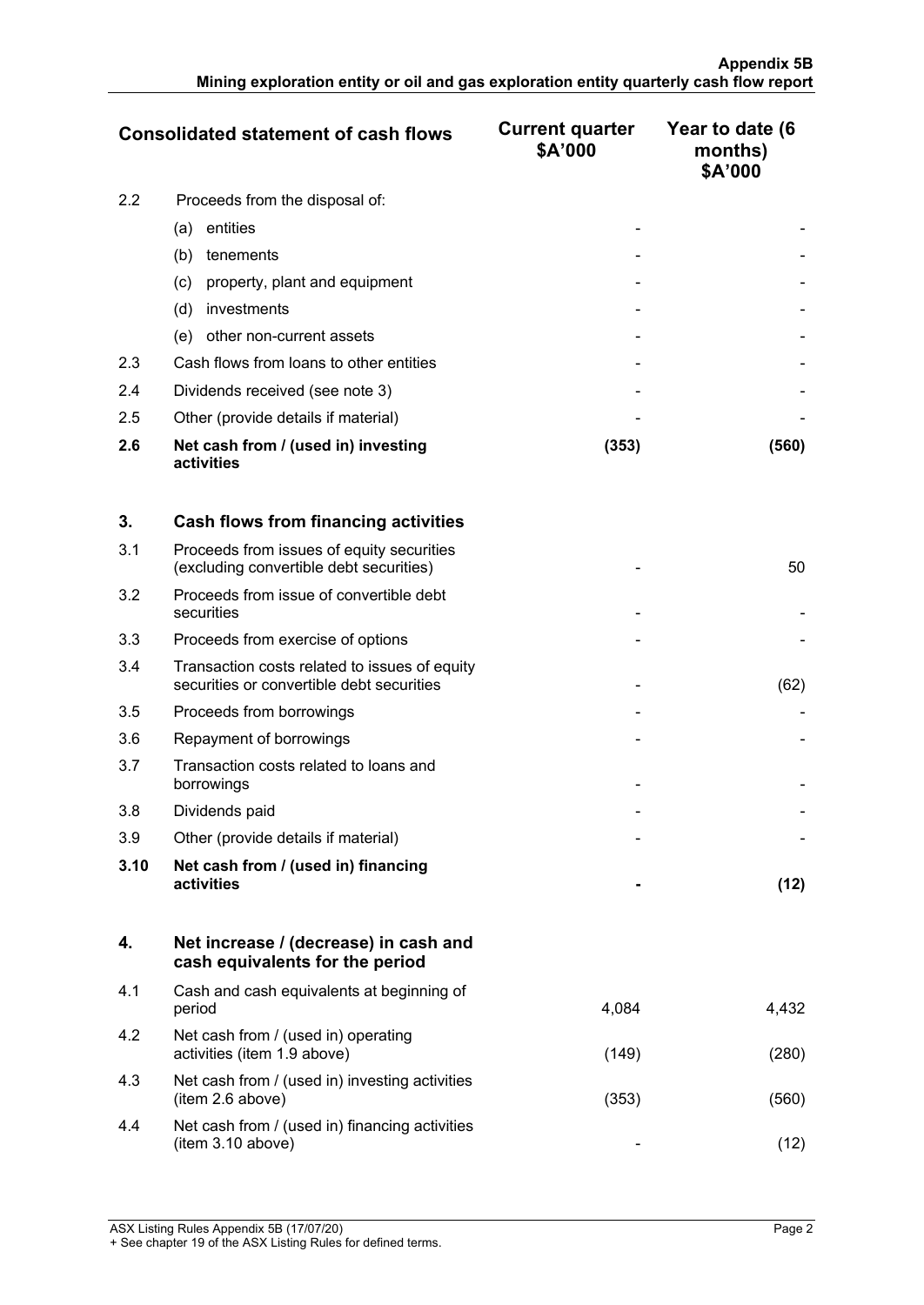|     | <b>Consolidated statement of cash flows</b>          | <b>Current quarter</b><br>\$A'000 | Year to date (6<br>months)<br>\$A'000 |
|-----|------------------------------------------------------|-----------------------------------|---------------------------------------|
| 4.5 | Effect of movement in exchange rates on<br>cash held |                                   |                                       |
| 4.6 | Cash and cash equivalents at end of<br>period        | 3.582                             |                                       |

| 5.  | Reconciliation of cash and cash<br>equivalents<br>at the end of the quarter (as shown in the<br>consolidated statement of cash flows) to the<br>related items in the accounts | <b>Current quarter</b><br>\$A'000 | <b>Previous quarter</b><br>\$A'000 |
|-----|-------------------------------------------------------------------------------------------------------------------------------------------------------------------------------|-----------------------------------|------------------------------------|
| 5.1 | <b>Bank balances</b>                                                                                                                                                          | 3,582                             |                                    |
| 5.2 | Call deposits                                                                                                                                                                 |                                   |                                    |
| 5.3 | <b>Bank overdrafts</b>                                                                                                                                                        |                                   |                                    |
| 5.4 | Other (provide details)                                                                                                                                                       |                                   |                                    |
| 5.5 | Cash and cash equivalents at end of<br>quarter (should equal item 4.6 above)                                                                                                  | 3.582                             |                                    |

| 6.  | Payments to related parties of the entity and their<br>associates                                                                                           | <b>Current quarter</b><br><b>\$A'000</b> |  |
|-----|-------------------------------------------------------------------------------------------------------------------------------------------------------------|------------------------------------------|--|
| 6.1 | Aggregate amount of payments to related parties and their<br>associates included in item 1                                                                  |                                          |  |
| 6.2 | Aggregate amount of payments to related parties and their<br>associates included in item 2                                                                  |                                          |  |
|     | Note: if any amounts are shown in items 6.1 or 6.2, your quarterly activity report must include a description of, and an<br>explanation for, such payments. |                                          |  |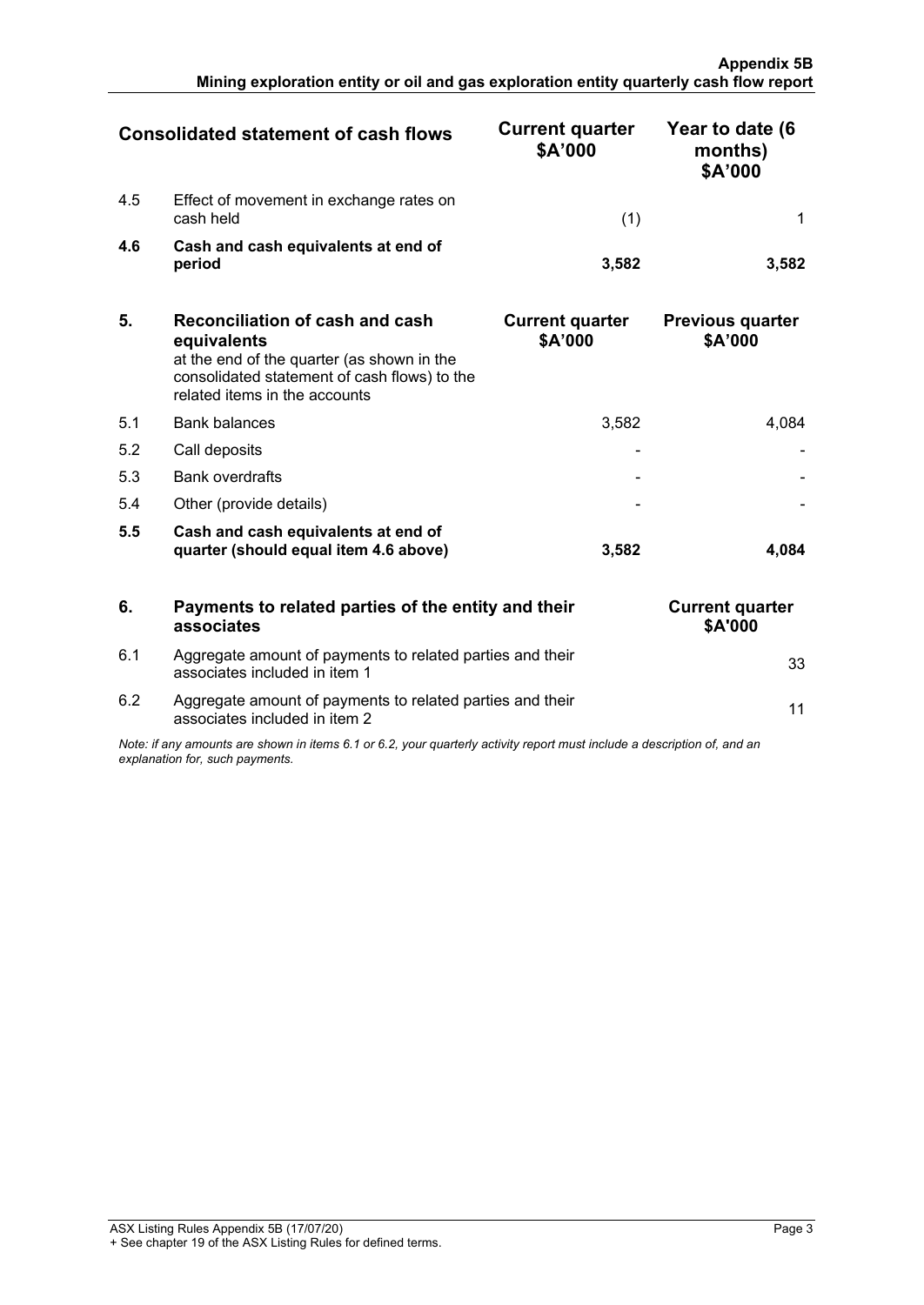#### **Appendix 5B Mining exploration entity or oil and gas exploration entity quarterly cash flow report**

| 7.  | <b>Financing facilities</b><br>Note: the term "facility' includes all forms of financing<br>arrangements available to the entity.<br>Add notes as necessary for an understanding of the<br>sources of finance available to the entity.                                                                                                               | <b>Total facility</b><br>amount at quarter<br>end<br>\$A'000 | Amount drawn at<br>quarter end<br>\$A'000 |
|-----|------------------------------------------------------------------------------------------------------------------------------------------------------------------------------------------------------------------------------------------------------------------------------------------------------------------------------------------------------|--------------------------------------------------------------|-------------------------------------------|
| 7.1 | Loan facilities                                                                                                                                                                                                                                                                                                                                      |                                                              |                                           |
| 7.2 | Credit standby arrangements                                                                                                                                                                                                                                                                                                                          |                                                              |                                           |
| 7.3 | Other (please specify)                                                                                                                                                                                                                                                                                                                               |                                                              |                                           |
| 7.4 | <b>Total financing facilities</b>                                                                                                                                                                                                                                                                                                                    |                                                              |                                           |
| 7.5 | Unused financing facilities available at quarter end                                                                                                                                                                                                                                                                                                 |                                                              |                                           |
| 7.6 | Include in the box below a description of each facility above, including the lender, interest<br>rate, maturity date and whether it is secured or unsecured. If any additional financing<br>facilities have been entered into or are proposed to be entered into after quarter end,<br>include a note providing details of those facilities as well. |                                                              |                                           |
|     |                                                                                                                                                                                                                                                                                                                                                      |                                                              |                                           |

| 8.  | Estimated cash available for future operating activities                                                                                                                                                                        | <b>SA'000</b> |
|-----|---------------------------------------------------------------------------------------------------------------------------------------------------------------------------------------------------------------------------------|---------------|
| 8.1 | Net cash from / (used in) operating activities (item 1.9)                                                                                                                                                                       | (149)         |
| 8.2 | (Payments for exploration & evaluation classified as investing<br>activities) (item $2.1(d)$ )                                                                                                                                  | (353)         |
| 8.3 | Total relevant outgoings (item $8.1 +$ item $8.2$ )                                                                                                                                                                             | (501)         |
| 8.4 | Cash and cash equivalents at quarter end (item 4.6)                                                                                                                                                                             | 3,582         |
| 8.5 | Unused finance facilities available at quarter end (item 7.5)                                                                                                                                                                   |               |
| 8.6 | Total available funding (item $8.4 +$ item $8.5$ )                                                                                                                                                                              | 3,582         |
| 8.7 | Estimated quarters of funding available (item 8.6 divided by<br>item $8.3$ )                                                                                                                                                    | 7.15          |
|     | Note: if the entity has reported positive relevant outgoings (ie a net cash inflow) in item 8.3, answer item 8.7 as "N/A".<br>Otherwise, a figure for the estimated quarters of funding available must be included in item 8.7. |               |
| 8.8 | If item 8.7 is less than 2 quarters, please provide answers to the following questions:                                                                                                                                         |               |
|     | 8.8.1<br>Does the entity expect that it will continue to have the current level of net operating<br>cash flows for the time being and, if not, why not?                                                                         |               |
|     | Answer: Not applicable                                                                                                                                                                                                          |               |

8.8.2 Has the entity taken any steps, or does it propose to take any steps, to raise further cash to fund its operations and, if so, what are those steps and how likely does it believe that they will be successful?

Answer: Not applicable